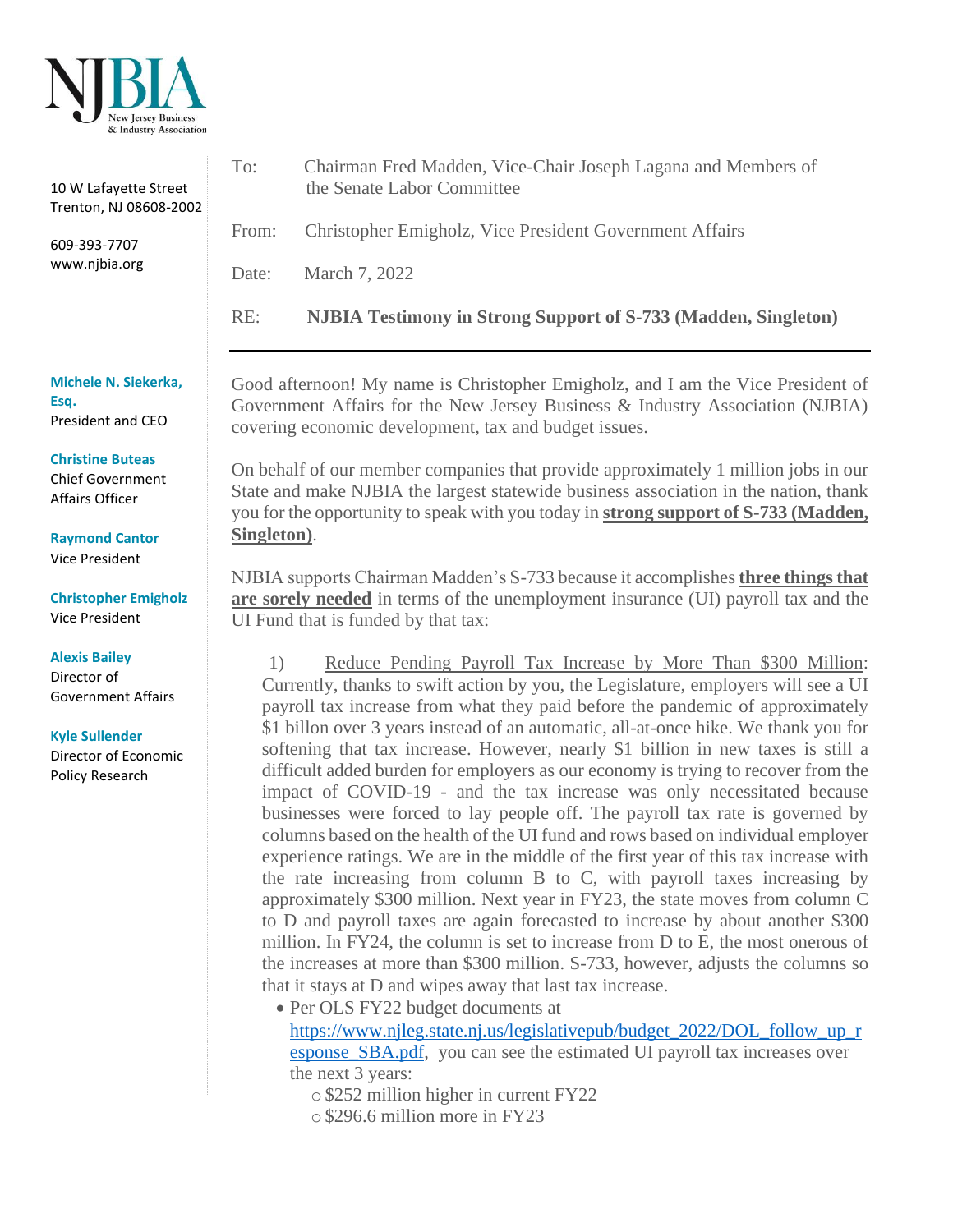2) Pays Off Federal UI Loan & Avoids Unnecessary Interest Payments: With the massive drain on the UI fund from the giant COVID-caused spike in unemployment, the federal government advanced New Jersey and many states millions of dollars, as designed to do in times of high unemployment, to ensure everyone receives their needed benefits regardless if the state fund was empty. The federal government waived interest on this loan for most of the pandemic due to the unprecedented disaster, but recently it began charging interest again. New Jersey is now paying millions of dollars in interest to the federal government, while we are sitting on billions of rescue/recovery dollars from the federal government. This would be akin to putting money under your mattress instead of paying off credit card bills to avoid unnecessary and burdensome interest. S-733 will eliminate this federal loan and the interest payments we make on it by only using a fraction of the ARPA funding the state has available. Paying off this loan more quickly, as S-733 proposes, will also expedite the replenishment of the fund, and potentially lead to a quicker improvement in its health and a quicker payroll tax decrease down the road.

3) Transparency on a State Tax Increase That is Not Controlled by State Legislature: Interestingly, one of the biggest, if not the biggest, state tax increases not controlled by the Legislature is the UI payroll tax. . As mentioned earlier, the rates are automatically set based on the health of the overall fund and the individual employer's experience laying people or not laying people off. A fund depleted of cash with an employer that has laid off many employees over the years means a high UI payroll tax rate, while a healthy fund with lots of cash with an employer that always maintains his or her staff results in a low payroll tax rate. Given that the Legislature should care about billion-dollar tax hikes and their impact on our state economy, they should be warned about them. Yet they are often provided little to no advanced notice about the health of this fund and if a payroll tax increase or decrease is coming. It is good policy for the New Jersey Department of Labor & Workforce Development to better notify the Legislature about the fund and possible tax changes tied to it. They should consider tax policy in a broader context with more information about other tax changes occurring outside the Legislature.

This bill also ties to the Legislature's recent bi-partisan and bi-cameral **affordability** agenda. NJBIA thanks you for moving some recent bills to address property taxes, income tax brackets and retirement savings, and S-733 fits right in with those. UI payroll taxes are a tax on jobs that every employer (except for some nonprofit employers) pays. If you employ someone, you pay it and you pay any increases regardless of whether or not you lost income. It is NOT a tax on income or property or corporate profit or wealth, but a tax on the mere existence of a job. At a time when we want to recover the jobs lost due to the pandemic and many businesses, especially small businesses, lost significant income during the pandemic, the state should not be in the business of making job creation and retention less affordable. Worse yet, other states are not making their jobs less affordable to employers as we could be without this bill, so our competitive position with other states gets hurt by not passing it.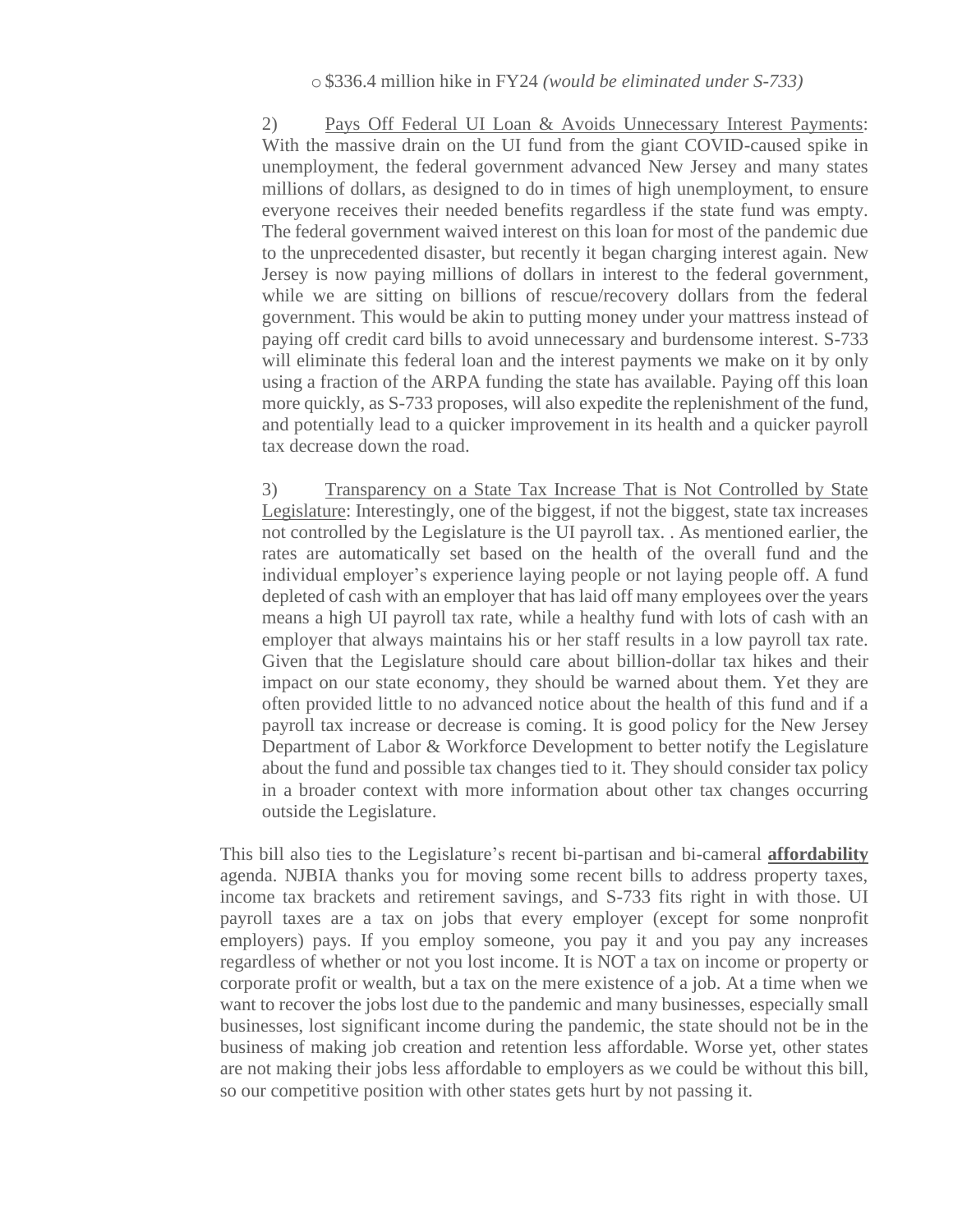There is also **precedent for this bill**. The New Jersey Legislature created a law to artificially adjust the columns for the UI payroll tax rate in the Great Recession and earlier in the pandemic as referenced above, and this bill is just an extension of that. Additionally, the solution to use federal money to support the UI fund is not unique to New Jersey. A majority of states in the nation have deposited some portion of their CARES Act or ARPA funding into their state's UI fund.

- According to NCSL at [ARPA State Fiscal Recovery Fund Allocations \(ncsl.org\)](https://www.ncsl.org/research/fiscal-policy/arpa-state-fiscal-recovery-fund-allocations.aspx), the following 18 states allocated ARPA funds to replenish UI or pay down federal UI loans:
	- o Alabama \$79.5 million
	- o Arizona \$758.8 million
	- o Connecticut \$155 million
	- o Hawaii \$705.6 million
	- o Indiana \$500 million
	- $\circ$  Iowa \$237.5 million
	- o Kansas \$500 million
	- o Kentucky \$1.1 billion
	- o Louisiana \$490 million
	- o Maine \$80 million
	- o Maryland \$830 million
	- o Nevada \$335 million
	- o New Mexico \$656.6 million
	- o Ohio \$1.5 billion
	- o Texas \$7.2 billion
	- o Utah \$100 million
	- o Virginia \$862 million
	- o Washington \$500 million
- Also, according to NCSL at **State Actions on Coronavirus Relief Funds** [\(ncsl.org\)](https://www.ncsl.org/research/fiscal-policy/state-actions-on-coronavirus-relief-funds.aspx), the following 20 states have put some CARES Act federal funds into UI:
	- o Alabama \$385 million
	- o Arkansas \$156 million
	- o Delaware \$209 million
	- o Georgia \$2.2 billion
	- o Idaho \$200 million
	- o Indiana \$400 million
	- o Iowa \$490 million
	- o Louisiana \$85 million
	- o Maine \$295 million
	- o Mississippi \$181.8 million
	- o Missouri \$300 million
	- o Montana \$200 million
	- o Nebraska \$427 million
	- o New Hampshire \$50 million
	- o North Dakota \$260 million
	- o South Carolina \$500 million